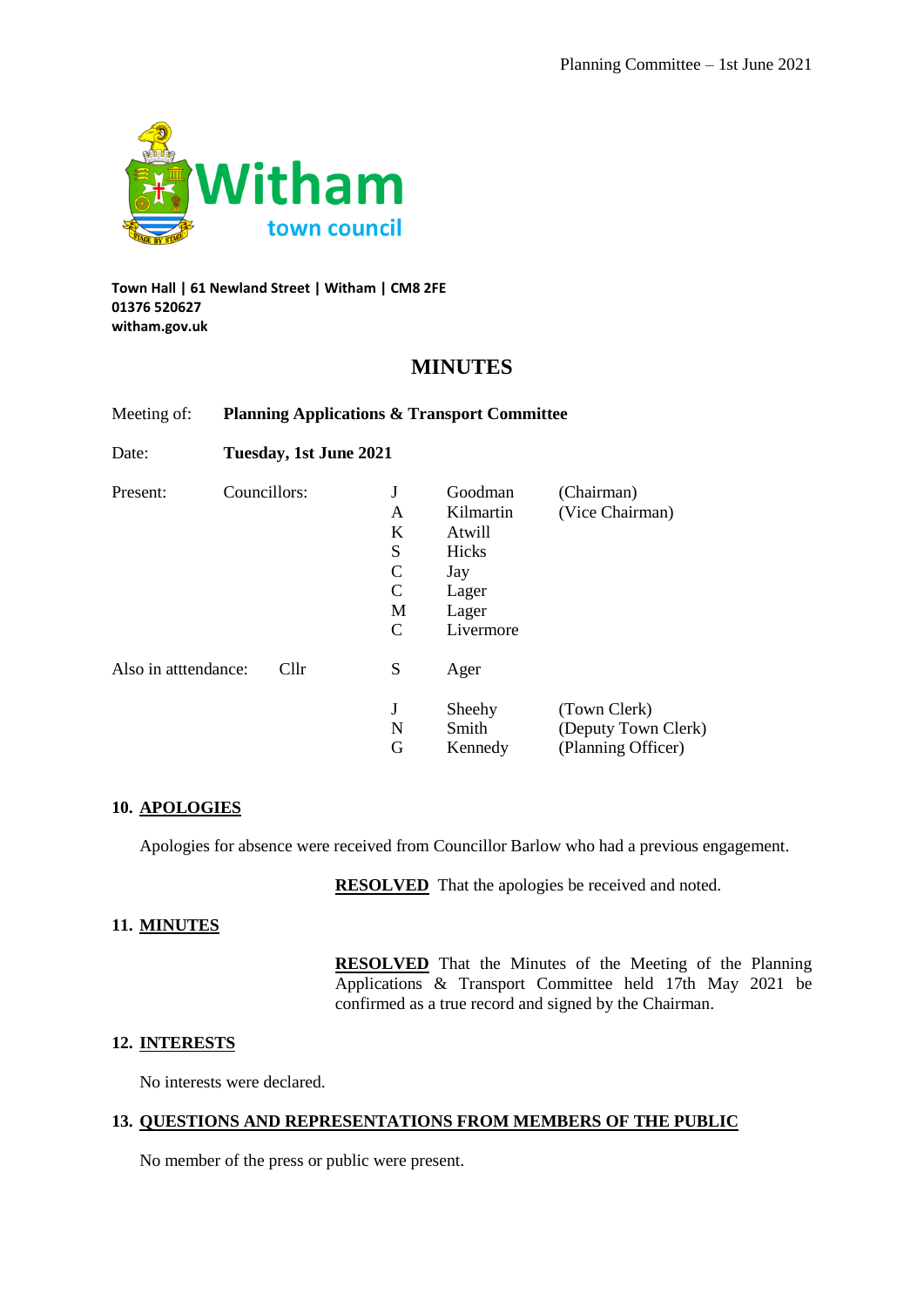## **14. CLERK'S REPORT**

The Planning Officer explained that Highways England had arranged a Teams Meeting for Monday, 14th June 2021, the date of the next Planning Applications and Transport Committee Meeting, to discuss details of the upcoming statutory consultation. Members would be able to book to attend an alternate Meeting on Tuesday, 15th June.

**RESOLVED** That the information be received and noted.

## **15. PART 1 APPLICATIONS**

| <b>21/01391/FUL</b> | Hayman Group Limited, Eastways Park, Witham                   |  |  |  |  |  |
|---------------------|---------------------------------------------------------------|--|--|--|--|--|
|                     | Replacement of roof to match existing. Over cladding of front |  |  |  |  |  |
|                     | elevation and replacement of windows.                         |  |  |  |  |  |

#### **NO OBJECTION**

#### **16. PART 2 APPLICATIONS**

| 21/01320/HH     | <b>42 Collingwood Road, Witham</b><br>Proposed single storey annexe                                                                                                                                                                                                                              |  |  |  |
|-----------------|--------------------------------------------------------------------------------------------------------------------------------------------------------------------------------------------------------------------------------------------------------------------------------------------------|--|--|--|
|                 | <b>NO OBJECTION</b> subject to the annexe being ancilliary to<br>the existing dwelling and not as an indepedent residential unit<br>and no representations from neighbours.                                                                                                                      |  |  |  |
| 21/01380/HH     | <b>1 Stainer Close, Witham</b><br>Single storey rear extensions with internal alterations                                                                                                                                                                                                        |  |  |  |
|                 | <b>RECOMMEND REFUSAL</b> on the grounds that the<br>proposed alterations to the garage would result in insufficient<br>parking for a five bedroomed house in line with Essex Parking<br>Standards.                                                                                               |  |  |  |
| 21/01392/FUL    | <b>Land rear of 59 Bridge Street, Witham</b><br>Erection of 1 x 1 bed single storey dwelling house                                                                                                                                                                                               |  |  |  |
|                 | <b>RECOMMEND REFUSAL</b> on the grounds of insufficient<br>access for emergency vehicles and no parking provision in line<br>with LPP37.                                                                                                                                                         |  |  |  |
| 21/01586/TPOCON | <b>Croxall Court Armond Road, Witham</b><br>Notice of intent to carry out works to a tree in a Conservation Area –<br>Remove an Ash Tree                                                                                                                                                         |  |  |  |
|                 | Members were informed that the Tree Warden had made a site visit<br>and considered that the proposed work was unnecessary but some<br>judicious pruning might be acceptable. If the Landscape Officer did<br>allow the felling of the tree, a replacement tree must be planted and<br>cared for. |  |  |  |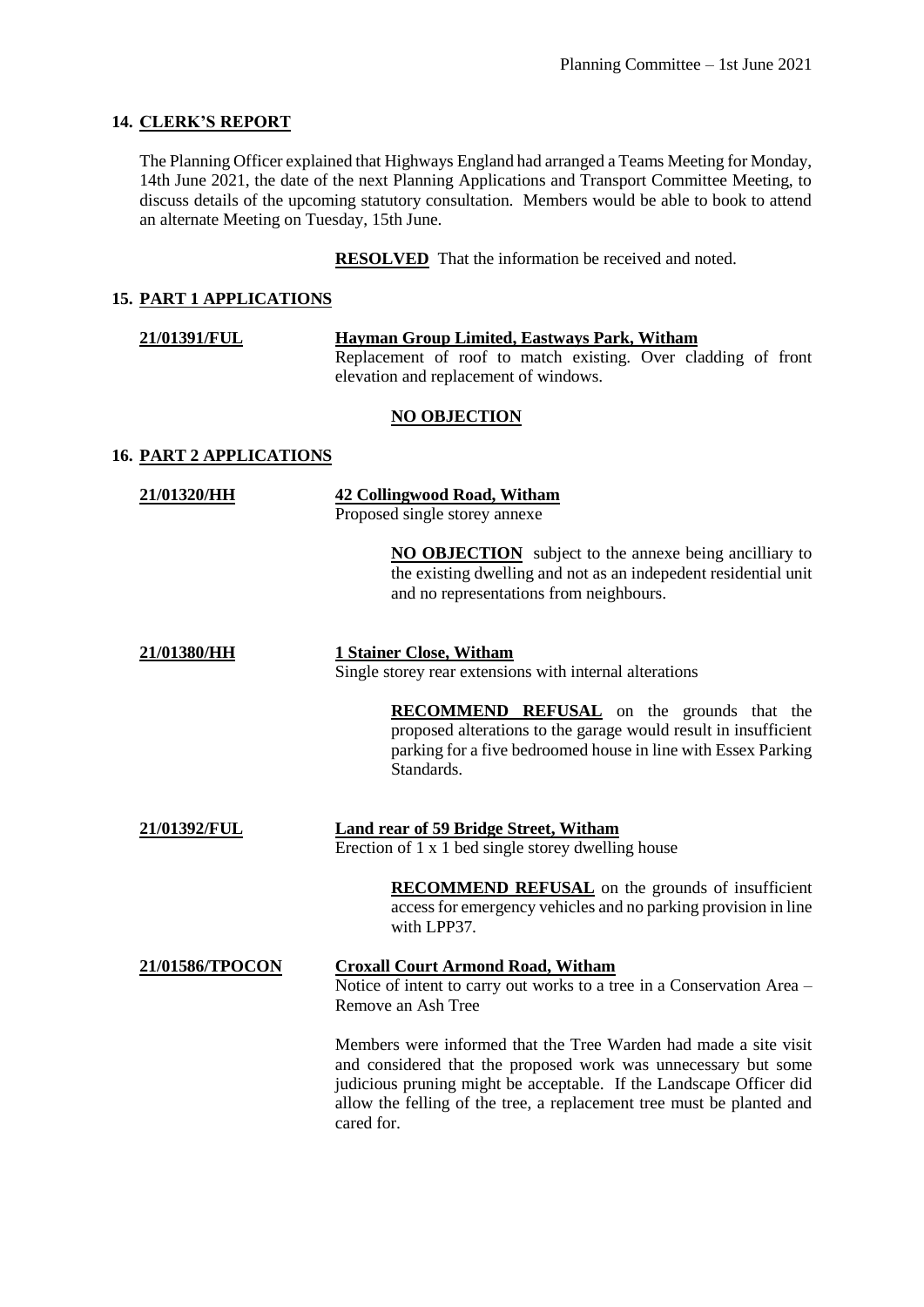**RECOMMEND REFUSAL** on the grounds that the felling of the tree is not justified but some pruning might be acceptable subject to the advice of the District Council's Landscape Officer. Should the tree be allowed to be felled a replacement tree must be planted and nurtured.

# **21/01607/TPOCON 12 The Avenue, Witham**

Notice of Intent to carry out works to tree in a Conservation Area – Remove Birch Tree and carry out stump treatment

Members were informed that there was limited information available on the Planning Portal as this was an insurance claim and considered to be sensitive.

> **RECOMMEND REFUSAL** on the grounds of lack of information.

## **21/01618/TPO 17 Armiger Way, Witham**

Notice of intent to carry out works to trees protected by Tree Preservation Order 5/75

Members were informed that the Tree Warden had made a site visit and considered that work to this tree should be allowed but the suggested four metre pruning is excessive and should be limited to three metres.

> **NO OBJECTION** subject to a maximum of three metre pruning and the advice of the District Council's Landscape Officer.

#### **21/01348/FUL Clifton House, Mill Lane, Witham**

Erection of 1 x 3 bedroom two-storey detached dwellinghouse, new access and alterations to driveway hardstanding

Members were disappointed that a new dwelling would be built in this garden but agreed that there was sufficient space.

#### **NO OBJECTION**

**ESS/51/21/BTE Colemans Farm Quarry, Little Braxted Lane, Rivenhall, Witham** For the continuation of mineral extraction and ancilliary use without compliance (for a temporary period ceasing upon the working and restoration of the western extension) to now enable the importation of as raised sand and gravel from a proposed western extension to the site, the importation of inert materials (for use in the restoration of the proposed western extension) the inclusion of additional water lagoons on site, and a temporary increase in HGV movements to enable acclerated progression of proposed western extension restoration scheme to return the land to formation level in advance of the A12 road widening and improvement national infrastructure project.

> Members were concerned about the increased HGV movements and where it was proposed to store the minerals. Concern was also expressed that by the removal of the minerals the proposed A12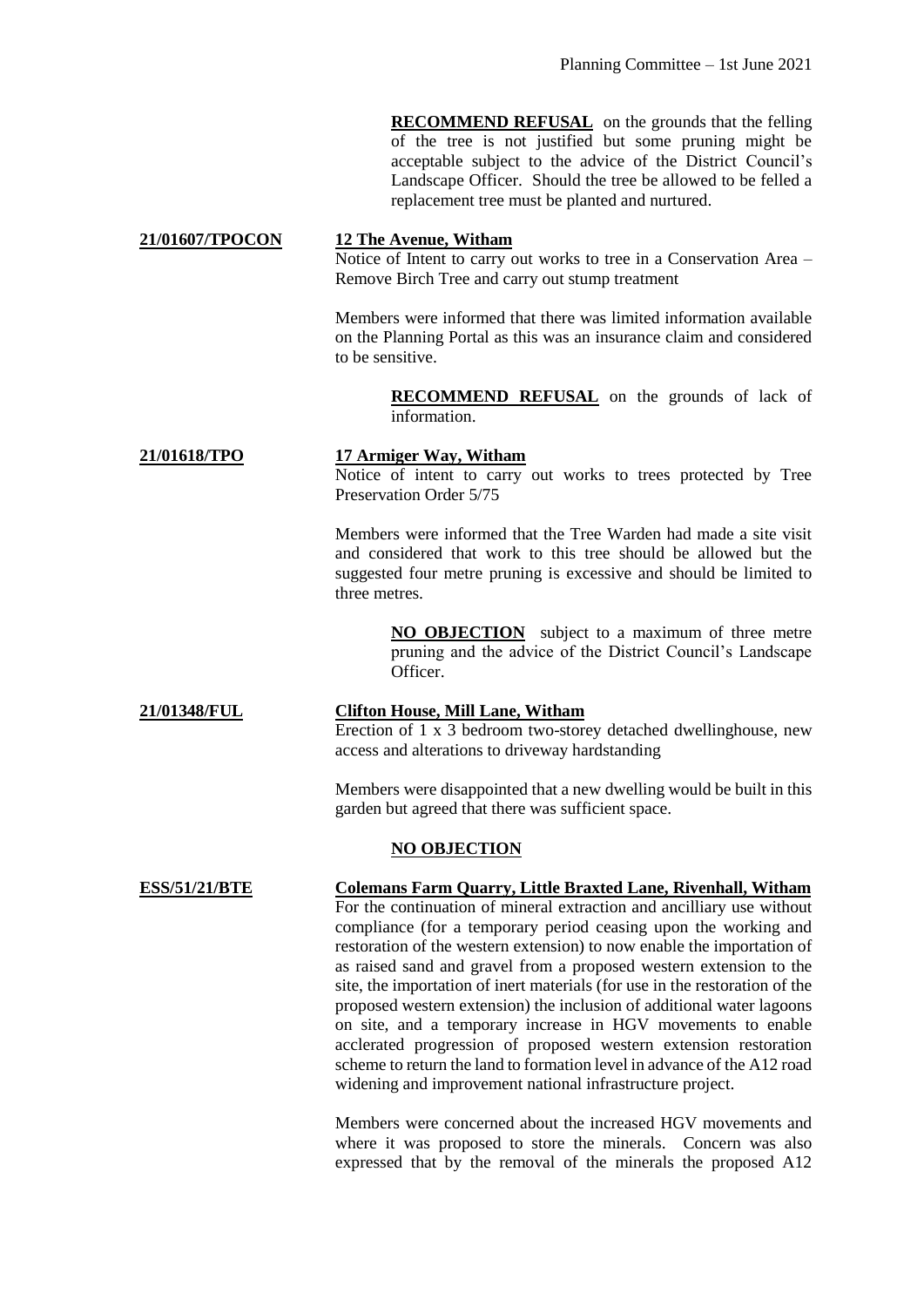improvements would prove to be more expensive to prevent subsidence.

> **RECOMMEND REFUSAL** that the accelerated extraction is not in accordance with the Aggregate Extraction Plan, the proposed 300 HGV movements a day would be excessive and impact on local roads and as such all HGVs should be required to use the adjacent A12.

> **RESOLVED** That a letter be sent to Highways England enquiring whether it is aware of the proposal to extract minerals from what would be a site directly affected by the new A12 improvement scheme and consequently add to the cost of the construction.

## **17. REVISED PLANS**

#### **19/01896/OUT - Land North of Woodend Farm**

Members considered that some of the points originally raised had not been resolved.

**RECOMMEND REFUSAL** on the grounds of –

- Clarification regarding the layby for lorries on the slip road
- Assurance regarding the access to the farm at the bottom of the site
- An assurance that there would be a footpath/cycleway, not as part of the current road system, linking up the development with the neighbouring Lodge Farm estate
- That there would be a logical bus route going from one estate to the other.

**RESOLVED** That the Town Council should be party to the development of the Section 106 agreement.

**RESOLVED** That a further meeting with the developer be arranged.

**RESOLVED** That a letter be sent to Highways England to ensure that it is aware of this development.

#### **21/00249/REM – Lodge Farm**

Members considered that this application should continue to be refused.

**RECOMMEND REFUSAL** until there is an assurance from Braintree District Council that rubbish and recycling would be collected from adjacent to all homes, that there would be an adequate cycle path connection to Woodend Farm and an assurance that LPP77 is being applied with regard to renewable energy.